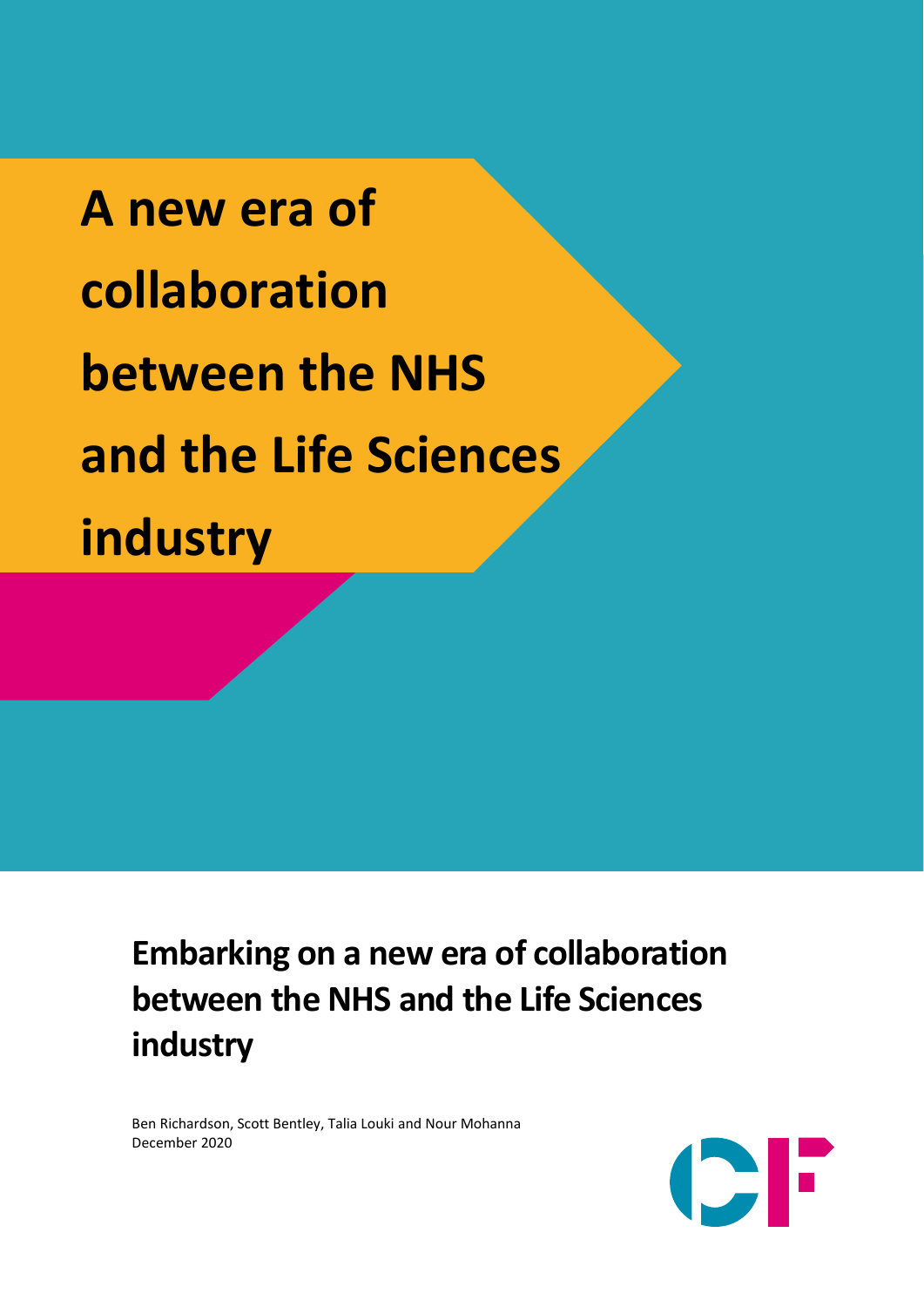## **Executive Summary**

Over the past nine months, the UK has experienced the initial disruption of the first wave of COVID-19, the subsequent emergence from lockdown, only to be followed by a second wave that is now challenging countries in the northern hemisphere and in Latin America. With stringent lockdown measures remaining in place, infection levels are beginning to drop again, and in the UK, there is light at the end of the tunnel with the ambition to deliver a vaccine to the most vulnerable groups in the population by Easter. The entire healthcare sector has experienced a whirlwind of challenges this year, but now that we are close to a tangible exit strategy from COVID-19, what will the priorities of the NHS and of the life sciences industry be looking forward?

To answer this question, we held 38 interviews with Chief Executives and senior leaders in the NHS and 19 with General Managers and leaders in the life sciences industry. This article reflects their perspectives on **the key priorities for the future**, taking into account the significant changes brought on by the COVID-19 pandemic. Our findings have revealed that the shared experience of COVID-19, and the unprecedented and extraordinary collaboration and innovation that resulted from that, have revealed a myriad of common interests between the life sciences industry and the NHS, together with some major **opportunities for deeper and more productive collaboration**.

The NHS Long Term Plan remains a priority with a drive to **strengthen the workforce** and **create Integrated Care Systems (ICSs)**. Some additional priorities emerged from our discussions with NHS leaders, and in light of COVID-19, such as a focus on **recovering performance** in access to services and reducing waiting lists, especially in cancer, enabled by **strengthening provider collaboratives**.

The life science industry's agenda includes **repositioning its relationships with the government and the NHS**, to tackle key disease areas together and spread innovation. The industry's concerns about the way the NHS **assesses value and manages access** remain and although the consultation on changes to NICE's methods holds open the prospect for some of the changes that the industry has been hoping for, it will not address all of them. The life sciences industry needs to find **new operating models** that embrace the shift in healthcare delivery stimulated by COVID-19 and find the right approach for a new business model in the UK.

The response to COVID-19 has created a shared ambition for the NHS and the life sciences industry and has **inspired closer partnerships and a greater degree of trust**, exemplified by the race to finding a successful vaccine. There are opportunities to use this increased trust to improve collaboration and to promote the spread of innovation. However, there is a risk that once the imperative of tackling COVID has passed, working relationships will resume old patterns. The challenge going forward is to capture and retain these recent changes as much as possible.

The vaccine is an obvious priority at the moment, as it allows for the escape from lockdown. However, beyond that, and assuming there is successful delivery of the vaccine to the population, what other opportunities are there for the NHS and the life sciences industry to work together?

Taking the priorities above and the impact of COVID into account, our report explores the opportunities for the life sciences industry to work with the NHS for mutual gain. In particular, we see significant prospects for collaboration on **leading pathway innovation**, **addressing health inequalities**, **restarting clinical trials**, and **sharing data and analytics**. These new ways of engaging will need to be informed by a new **collaborative model**, and will require the industry and the NHS to adjust their **appetite for risk**.

To take this forward, life science companies need to consider which of the identified opportunities appeal to them most and that they are best suited to support. Doing so requires considering how the burden of disease in the UK maps across their portfolio, reflecting on their current relationship with the NHS and identifying which of its priorities they are interested in. From this, companies will be able to set their own priorities and pathways towards a new business relationship with their main commercial partners in the UK.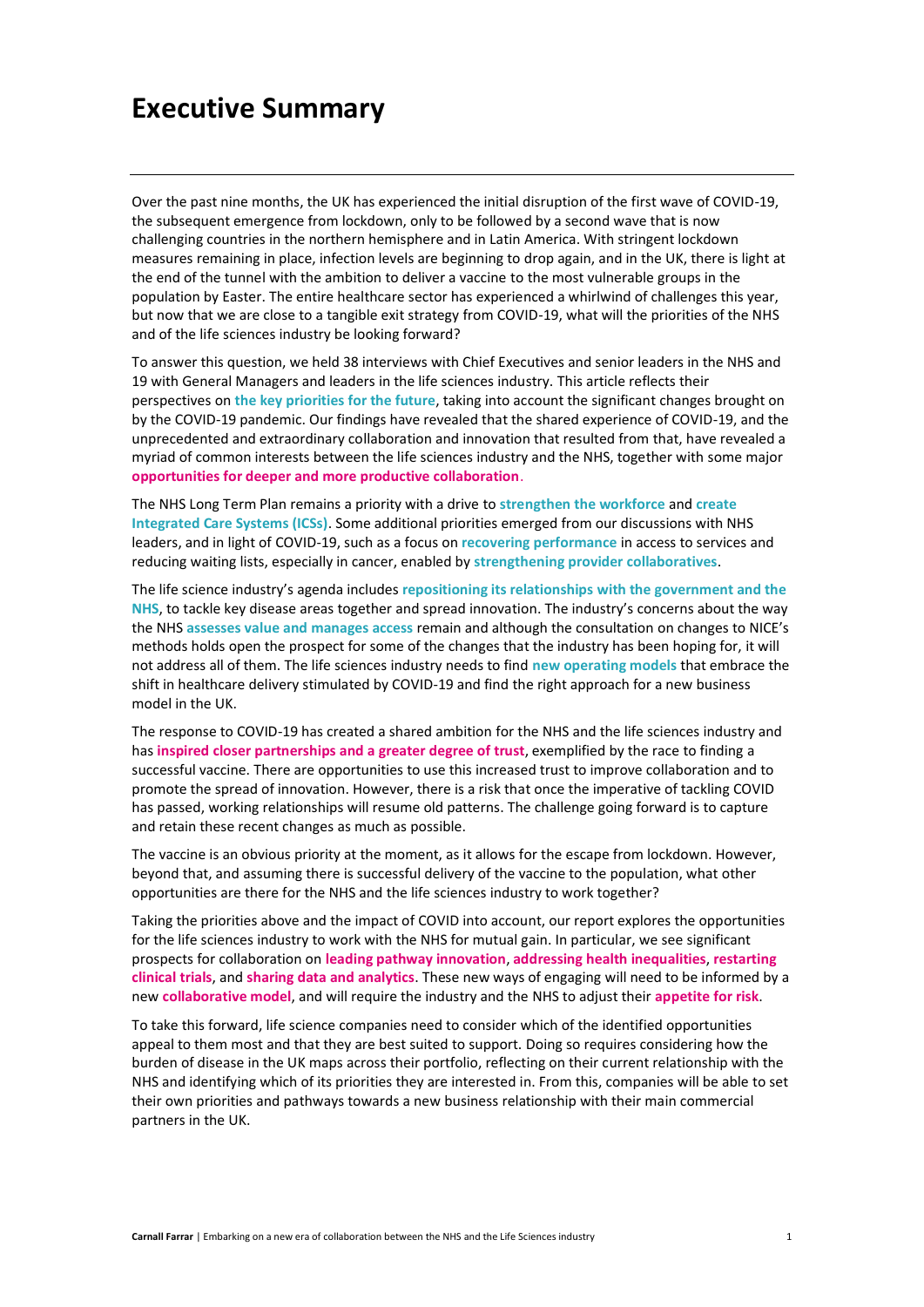# **NHS priorities**

The NHS has set out clear priorities in its Long-Term plan and through further guidance from NHS England. Our discussions with Chief Executives have reflected these priorities, with a key focus on the themes detailed below, imbued with our own understanding of the current pressing issues for the NHS.

## **Address the waiting list**

Many elective procedures and cancer services were put on hold to increase capacity for COVID patients and reduce risk of infection. Activity has dropped from 20% to 60% across primary care, communitybased care, outpatient and inpatient services.<sup>1</sup> In particular, this has meant a 30% to 100% drop in presentation, diagnosis and treatment of cancer patients, which can ultimately lead to worse outcomes and excess deaths *[\(read more about](https://www.carnallfarrar.com/life-sciences/life-sciences-insights/disruption-and-recovery-of-cancer-from-covid-19/) it here).* The NHS has therefore prioritised the recovery of this missed activity in cancer where patients urgently need treatment and have not received it. Recovering the elective backlog can only be achieved by encouraging patients to present, strengthening diagnostics, segmenting pathways into elective and non-elective streams, and having COVID-secure pathways with sufficient testing and appropriate infection prevention control measures.

### **Strengthen provider collaboratives**

Provider collaboratives have emerged as one of the most important innovations to support this recovery. These collaboratives involve establishing new delivery models with shared patient lists to manage clearing the backlog and putting in place new operational procedures of how these shared lists work. Additionally, staff passporting allows for shared work across sites and providers, and supporting data flows is an essential requirement to allow access to patient records across multiple sites. The NHS needs to harness all the available capacity to help it with this recovery process, including the private sector and hospices.

### **Support the workforce**

NHS staff have been through a difficult period, and supporting the workforce is now more important than ever before. There is widespread recognition that the workforce is exhausted, and healthcare leaders are concerned about ensuring that their staff feel protected from COVID infection when coming in to work, and that their wellbeing is recognised and supported. In the face of the need to recover the backlog, it is recognised that the rate limiting factor is the workforce. There is also concern for Black, Asian and Minority Ethnic (BAME) staff, who have been disproportionally impacted by COVID. Additionally, there needs to be sufficient capacity to meet growing demand, as well as to focus on stretching, developing, training and empowering staff.

## **Consider financial constraints**

Before the pandemic, there were existing financial constraints in the NHS. The entire financial regime was paused due to COVID, but this only paused the problem. As the UK begins its exit from the pandemic, the financial context will likely emerge again as a major hurdle. These enduring fiscal challenges have only been exacerbated by the need to address the backlog of missed activity, and there is thus a big question around the decisions that will be made to address them, and what that will mean for budget holding.

## **Develop Integrated Care Systems (ICSs)**

The Long-Term Plan sets out a goal for all of England to be covered by an ICS by 2021. ICSs will take the lead in planning and commissioning for their region to deliver more joint care pathways, oversee the command and control structure, and develop whole system planning and improved data flow. ICSs have always been regarded by the NHS as a sticking plaster over the commissioning fragmentation caused by the Health and Social Care act of 2012. Their fundamental weakness is lack of clarity of authority and decision making given that they are collaboratives without any force. Legislation is now proposed to address this gap and to enable the integration of CCGs into ICSs, reduce fragmentation, and thus potentially reunify commissioning in ICSs. This would mean that NHS England would become a regulator rather than a commissioner, therefore recombining the different budget allocations together.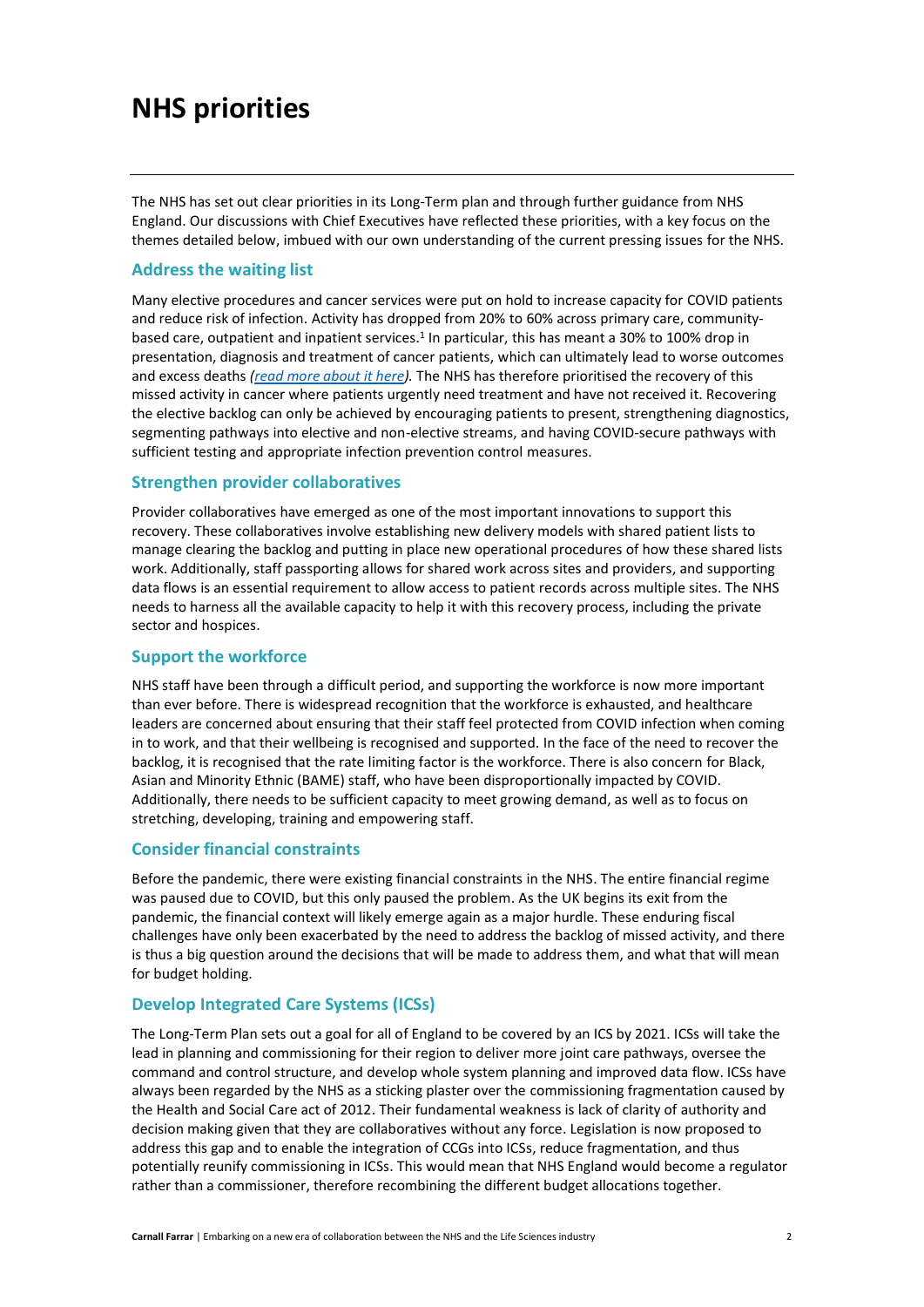# **Life sciences industry priorities**

The views of senior executives in the life sciences industry on their priorities as they emerge from the pandemic can be grouped in the following five themes.

### **Reposition relationships with the government and the NHS**

Historically, pharmaceutical companies have been perceived as having less admirable motives than academics, scientists, clinicians and the NHS, whose ambitions are seen as more altruistic. However, the COVID-19 pandemic has helped to reframe this never very accurate view, creating the opportunity to reposition the industry and the NHS as working on the same side to combat disease. Introducing a "superordinate" goal has allowed the industry to be seen as innovative, collaborative and essential to protecting health and improving outcomes. This success story provides a precedent for joint work, offering the opportunity to reshape the industry's relationships with the government and the NHS. It could pave the way for a greater focus on how the industry and the NHS can work together to tackle infectious disease as well as cancer, cardiovascular disease and dementia, among other illnesses, engineering innovations into care pathways, applying better use of data, exploring the opportunities in diagnostics and prevention, and spreading innovation.

### **Recognise value and drive faster access**

The way the NHS assesses value and manages access remains a major concern for the life sciences industry. The UK has some of the lowest prices in the OECD, because of the approach it takes to managing the entry of new health technologies into the NHS, including NICE's technology appraisals, NHS England's budget impact test and the Voluntary Scheme for Branded Medicines Pricing and Access (VPAS). Uptake can also be slow compared to other European countries. The 2019 VPAS sets a spending cap on the industry by restricting the growth of the branded medicines bill to 2%, which was meant to go hand in glove with supporting more rapid uptake of innovation:

*"This scheme strikes a balance between supporting innovation in the pharmaceutical industry, helping to get the most cost-effective medicines to patients as quickly as possible, and ensuring complete predictability on spend for the entire branded medicines bill for the NHS"* - ABPI<sup>2</sup>

There is a widespread feeling in the industry that this has not been followed through. A more recent concern is the practice of tendering for branded medicines. The UK therefore remains a tough market for the life sciences industry that argues for a determined effort by industry and the NHS to ensure that innovation reaches patients and that a fair commercial environment exists.

#### **Brexit**

Although COVID has pushed Brexit to one side to a certain extent, as the end of the transition period approaches – with or without a deal – the uncertainties around what is going to happen are still a source of concern. There is an opportunity to create a nimbler regulatory process, fully integrated with the NICE appraisal process. The opportunity that the UK has for being a first to market country has been demonstrated by its approval of the Pfizer-BioNtech vaccine. Nevertheless, concerns remain, about the regulation of the flow of goods in and out of the UK, for example the need to address different data requirements in the UK and the European Union, in some cases. Having to get MHRA (Medicines and Healthcare products Regulatory Agency) approval on top of EMA and FDA approval will add additional time and cost unless the UK regulatory processes are optimised to avoid it.

### **NICE methods review**

The NICE methods review, currently out to consultation, aims to optimise and update its evaluation methods and support the ambition of the NHS to provide high quality care. Through this, NICE will review the way it values the benefits of health technologies, the approach it takes to understanding and improving the evidence base it uses, and the way it will appraise challenging technologies, conditions and evaluations. While this review will address some of the life sciences industry's concerns, it will not deal with all of them. The methods review makes some proposals that could make it easier for companies to build the value proposition for high cost, and curative and multi-indication medicines. In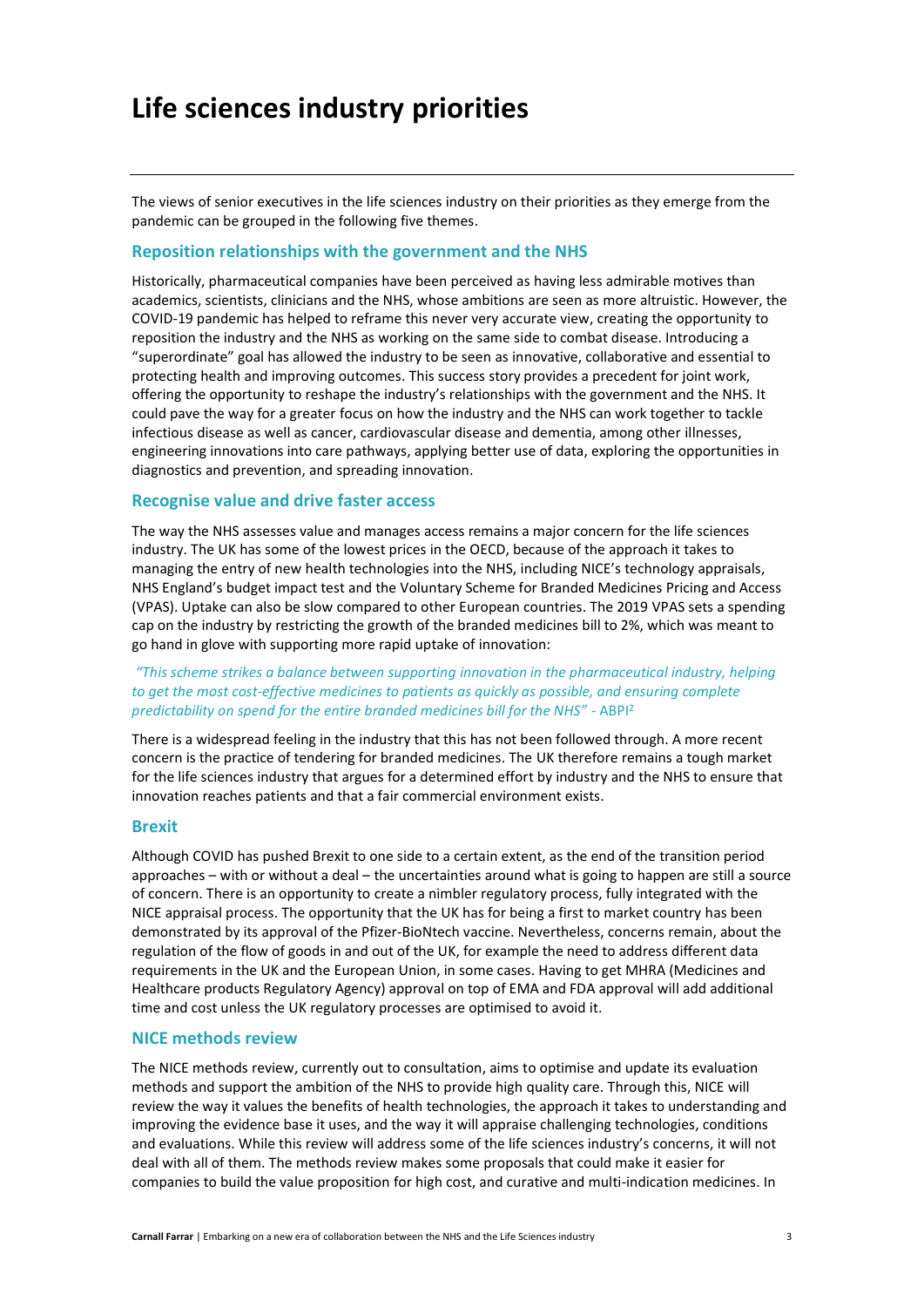practice, the review is a zero-sum game: any changes that have the potential to increase drug expenditure above the VPAS projections will need to be balanced by other changes that have an equal effect in the opposite directions. The important thing will be for NICE to agree with its partners on change that helps to ensure that the full value – and the full costs – of new technologies are identified. The proposal to drop the current end of life modifier in favour of one that addresses severity is example of how it might do this.

Beyond the methods review, the continuing evolution of the relationship between the NICE appraisal process and NHS England's commercial team will impact on the way companies manage the entry of their products into the NHS. Here, early engagement by companies with both organisations will pay dividends by revealing the extent and nature of the evidential and fiscal challenges the NHS (and NICE) perceive there to be with their new products.

### **Find new operating models**

The pandemic has offered a unique opportunity to test new commercial models. Sales force detailing has shifted almost solely to virtual channels and given how busy clinicians have been, significantly reduced in volume. These changes have given way to an opportunity for life sciences companies to shift these resources to increase implementation support and reduce commercial headcounts in the industry. The industry needs to embrace the changes to healthcare professional engagement brought on by COVID-19, and find the right balance for a future commercial organisation in the UK. This poses a number of questions for the future around sales force sizing, the mix and intensity of digital channels, the balance between commercial and medical functions, and the partnership capabilities required.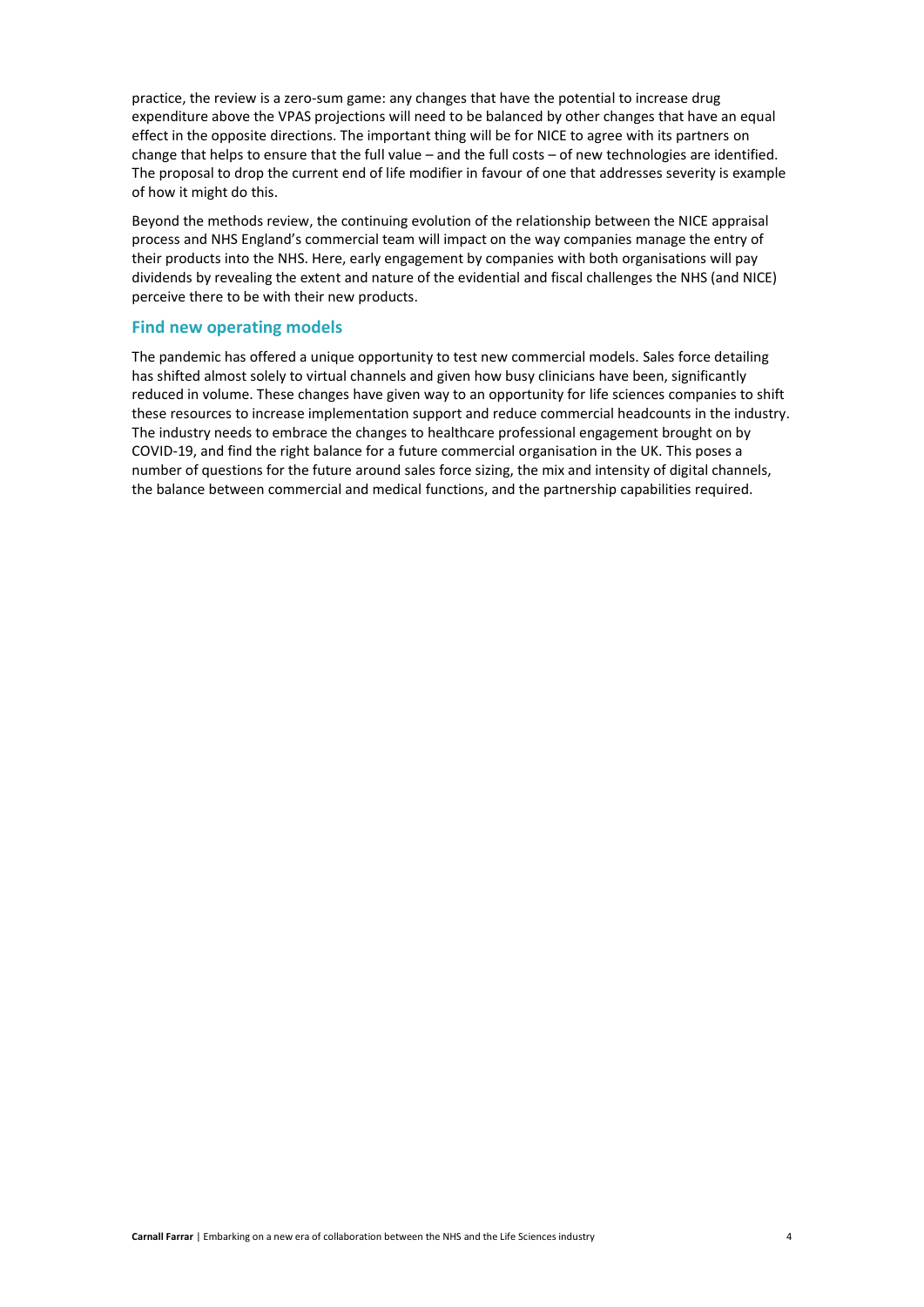# **Opportunities for closer partnerships**

The race for the COVID-19 vaccine is an amazing success story of innovation, demonstrating how rapid progress can be achieved through collaboration, compressed timelines, a new risk appetite , regulatory fast-tracking and innovative commercial arrangements *[\(read more about it here\)](https://www.carnallfarrar.com/articles/the-race-for-the-covid-19-vaccine-a-story-of-innovation-and-collaboration/)*. For companies that are producing the vaccine, this will remain their primary focus. As for the delivery of the vaccine, all eyes will be on the NHS. While the NHS undoubtedly has experience in delivering the 'flu vaccine, the COVID-19 vaccine will be a far greater undertaking, given the need to cover the whole population, including complex cohorts (such as staff, patients, residents and the public), and a limited supply with potentially significant logistical constraints. All of this will need to take place alongside the delivery of core services and COVID services. One potential area of joint focus for the NHS and the life sciences industry will be how to best tackle the anti-vaccination campaign by communicating the science, fighting the myths, and creating incentives for adoption.

More broadly, how can the industry and the NHS take advantage of the collaboration and innovation witnessed throughout the pandemic, and apply it to other areas? Drawing on the priorities of the NHS and the life sciences industry, we have identified four areas, apart from the vaccine, which are relevant to every pathway, every therapeutic area and every geography for both the life sciences industry and the NHS. Achieving this will also require new ways of working and a new model for collaboration.



#### **Pathway innovation**

COVID has provided the opportunity to make real changes in the patient pathway and accelerate contactless care. As a result, the NHS has seen a period of accelerated transformation. The life sciences industry is in a position to play a leading role in pathway innovation, with a focus to: 1) maintain the adoption of virtual interactions and address any concerns around that (e.g., the use of multi-disciplinary teams when not appropriate), to support keeping people at home unless they absolutely need to present to hospitals or primary care facilities; 2) adopt real digital interventions such as remote monitoring (e.g., for elderly in care homes) and asynchronous virtual clinics; 3) flip the pathway to put diagnostics before consult, which will ensure that patients are getting a correct and timely diagnosis so they can be put on the right pathway and avoid wasting time, money and resources on wrong treatments, as well as improve health outcomes overall; 4) find ways to reduce healthcare professional contact or skill shift; 5) shift to community-based delivery; and 6) use novel therapies that offer greater protection to patients.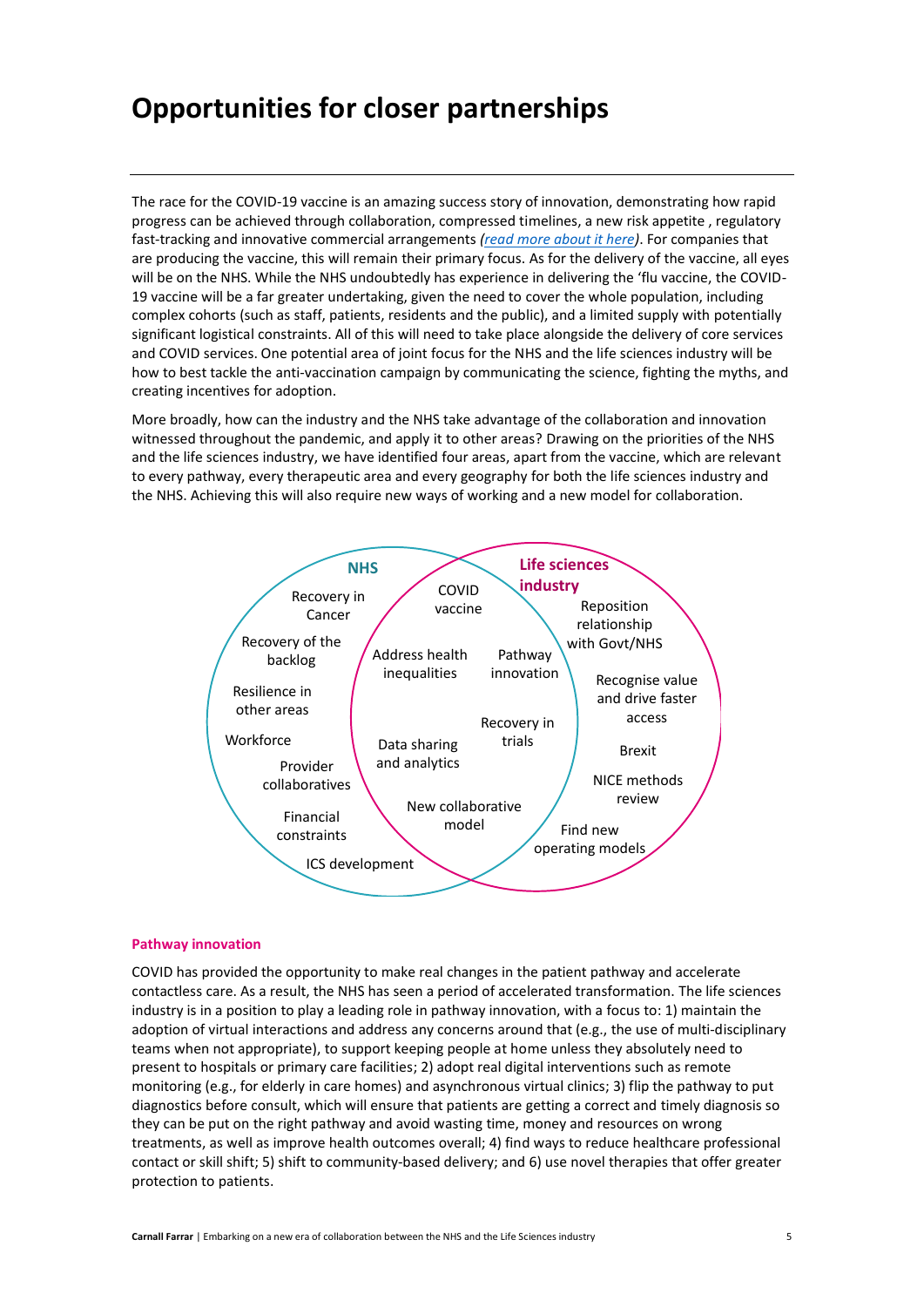#### **Health inequalities**

Significant health inequalities persist and have been revealed again during the pandemic as the BAME population has been shown to be disproportionally impacted by COVID. There is therefore an opportunity for the life sciences industry to work with healthcare systems to develop and roll out technologies and initiatives to raise awareness and reduce these and other inequalities. This should involve incorporating the BAME population in all analyses, measuring health inequalities in every pathway, and considering how to address these inequalities across the pathway. Accomplishing this will require a deep-dive into the causes of inequality in prevalence, presentation and care. Addressing these issues will need to be achieved by designing culturally appropriate interventions, and in partnership with local communities. Social determinants of health need to be tackled with anchor institutions especially the NHS, which will need to be held accountable to practice what they preach, from leadership, pay, recruitment, to community engagement.

In addition to this, the life sciences industry can support the inequalities agenda by diversifying clinical trials. The ABPI calls for issues around diversity and inclusion to be tackled in research through collaboration between government, funders, public and the research community<sup>3</sup>. By being thoughtful about recruiting a more diverse range of people into clinical trials, the opportunity for fast access to medicines to different cohorts of people is increased. As a result of this, drugs can be developed with the patient in mind, and more data can be collected on adverse events that may be specific to a particular ethnic group.

#### **Clinical trial recovery**

During COVID, many clinical trials were either paused or fell behind on their start date which has disrupted the drug development and testing cycle of life science companies, possibly causing delays in drugs reaching the market. It is therefore a priority to rapidly restart clinical trials and to put steps in place to make them more resilient to future health system shocks. This has been overlooked by the NHS, as the UK is reportedly performing worse than other countries in the goal to restart trials that were paused due to the first COVID wave, with just 45% of trials in the UK open to recruiting<sup>4</sup> as of early September. This in part has been due to the difficulty of finding capacity for clinical trials when there is a growing elective backlog to contend with. There is an urgent need to rapidly and efficiently restart trial sites, by allowing to drive up enrolment and adoption, speed-up delivery of data capture, and measure key metrics such as enrolment, time to trial, cost and completion.

#### **Data sharing and analytics**

Greater access to data provides a huge opportunity for the life sciences industry and the NHS as it could help to identify cohorts of patients to target for trials as well as the target market for a particular intervention and therefore better identify its value to society. Being able to accelerate the trial recruitment process through access to patient data may save time and money, enabling patients to receive potentially lifesaving treatment earlier. Additionally, accelerating data feeds onto digital platforms can help to inform decision making and enable better direct care.

This can be accomplished by: 1) creating feedback loops based on routinely collected data; 2) sharing more aggregate data, in the absence of information governance, in every pathway and geography, to help understand recovery, innovation and inequalities. NHS England has done this in primary care and the Electronic Referral System, while the life sciences industry is still sitting on international comparison data; 3) embracing robust information governance combined with patient and public involvement and engagement in order to maximise the legitimate use of data in specific pathways and geographic areas to display evidence; 4) pursuing federated data analysis, such as with OpenSafely, an analytics platform set up to identify factors associated with COVID-19-related hospital deaths; and 5) maximising the breakthrough in cloud computing as opposed to using a single device for joint work.

### **Developing a collaborative model**

To ensure that the identified opportunities for deeper partnership successfully materialise, the NHS and life science companies need to develop a collaborative model which will define and inform their new ways of engaging, while allowing them to fully embrace innovation and collaboration. Through this model they will identify their priority therapeutic areas, consider specific interests and objectives around the pathway, identify the health inequalities they wish to address, identify clinical trials and data, and decide what needs support in the authorising environment. The focus needs to be on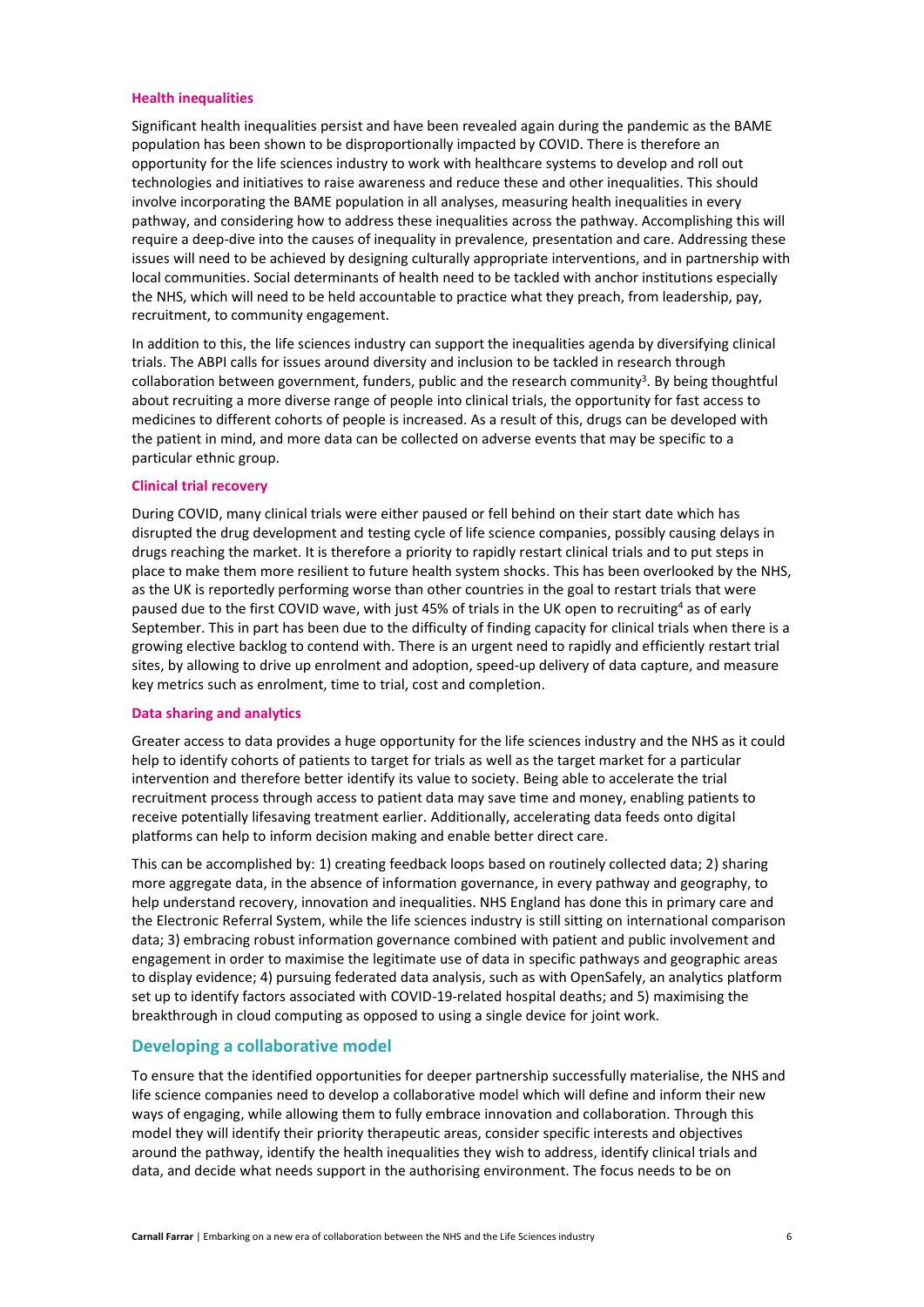developing proof of concept and ensuring that the potential for diffusion is hard wired from the beginning for scale up. Working on data should be a primary area of emphasis, either as a goal in-ofitself or for supporting other objectives. Additionally, the model needs to ensure that the news ways of engaging will continue to maximise the use of teams, and will adopt knowledge-based networking and sharing about implementation. It needs to be able to accept fast failure and overcome internal barriers to collaboration such as legal and compliance issues. There is potentially a role for the ABPI to play in determining a framework for collaboration between the industry and the NHS, one that, as defined by the code enforced by PMCPA, is evolving significantly towards simplification, and on the NHS' side, supporting education on how to collaborate with the industry.

Another crucial aspect for embracing innovation is an increased appetite for risk, which we have witnessed with COVID-19, especially with the development of a vaccine. Indeed, there seems to have been a paradigm shift in how health systems and life sciences companies are making decisions, with less risk-aversion and a tendency to do more with lower levels of assurance on success. Going forward, this is will be essential to maintain, in order to fuel greater innovation and collaboration.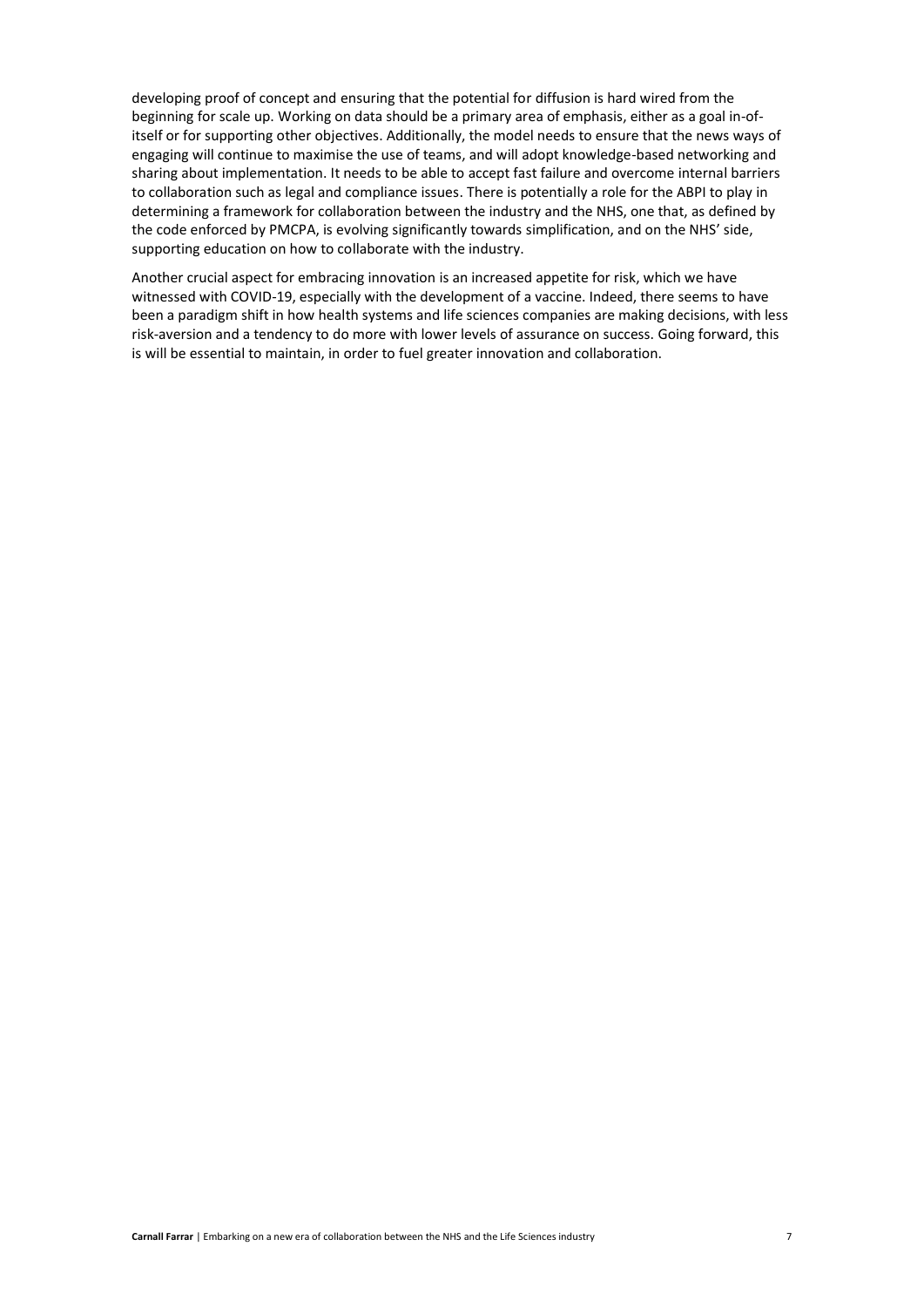## **Next steps**

There have been many efforts to stimulate better collaboration between the NHS and life science companies in the past, which have had mixed results. This means that making bold moves has now become more difficult. However, the unprecedented innovation and cooperation in the development of the COVID vaccine and the positive change across the board in regulatory, commercial and manufacturing have shown what can be achieved through collaboration and a shared ambition and have made the ground more fertile for deeper partnership between the NHS and the life sciences industry.

The NHS currently finds itself in an unusual environment for forming partnerships, as it struggles to balance its resources between providing COVID services, recovering the backlog, resuming elective services, and now delivering the vaccine. Although it has received a £3 billion funding boost, this money seems to have been heavily pre-allocated. However, against a backdrop of greater goodwill towards the life sciences industry, the NHS is in a position to explore opportunities for partnering that might not otherwise have arisen. In turn, life science companies have the opportunity to consider which of the opportunities set out in this paper they want to take advantage of, based on their ambitions and priorities.

To help them make those choices, we propose that companies take the following next steps:

- 1. Analyse the burden of disease in the UK and how it maps across their portfolio
- 2. Define the characteristics of the relationship they want to create with the NHS
- 3. Identify the markets that they wish to develop. For each, what are the company's key strengths and how much of a priority do they represent for the NHS?
- 4. Based on the answers to these questions, identify where and how the company can enhance the current care pathway, the initiatives it can take to do this and what it needs to do to get proof of concept and scale up
- 5. Define what success will look like

These tangible steps will allow life science companies to identify more concretely a set of mutually beneficial opportunities for partnership with the NHS, which have the potential to bring about real positive change for them, the NHS and, most importantly, patient outcomes.

Furthermore, the NHS has recently published a paper on the next steps to building strong and effective ICSs across England (*[read more about it](https://www.england.nhs.uk/wp-content/uploads/2020/11/261120-item-5-integrating-care-next-steps-for-integrated-care-systems.pdf) here*), which will be have implications for how the Life Sciences industry interacts with the NHS that must be worked through. It details the way the NHS and its partners from health care systems can accelerate collaborative ways of working in the future. This paper also discusses the changes that will take place on a financial level, whereby NHS finances will be organised at an ICS level, and allocative decisions will be given to local leaders. This means that budgets will be reunified into 'a single pot', including commissioning budgets, primary care budgets, the majority of the specialised commissioning spend, central support or sustainability funding, and nationally held transformation funding that is allocated to systems.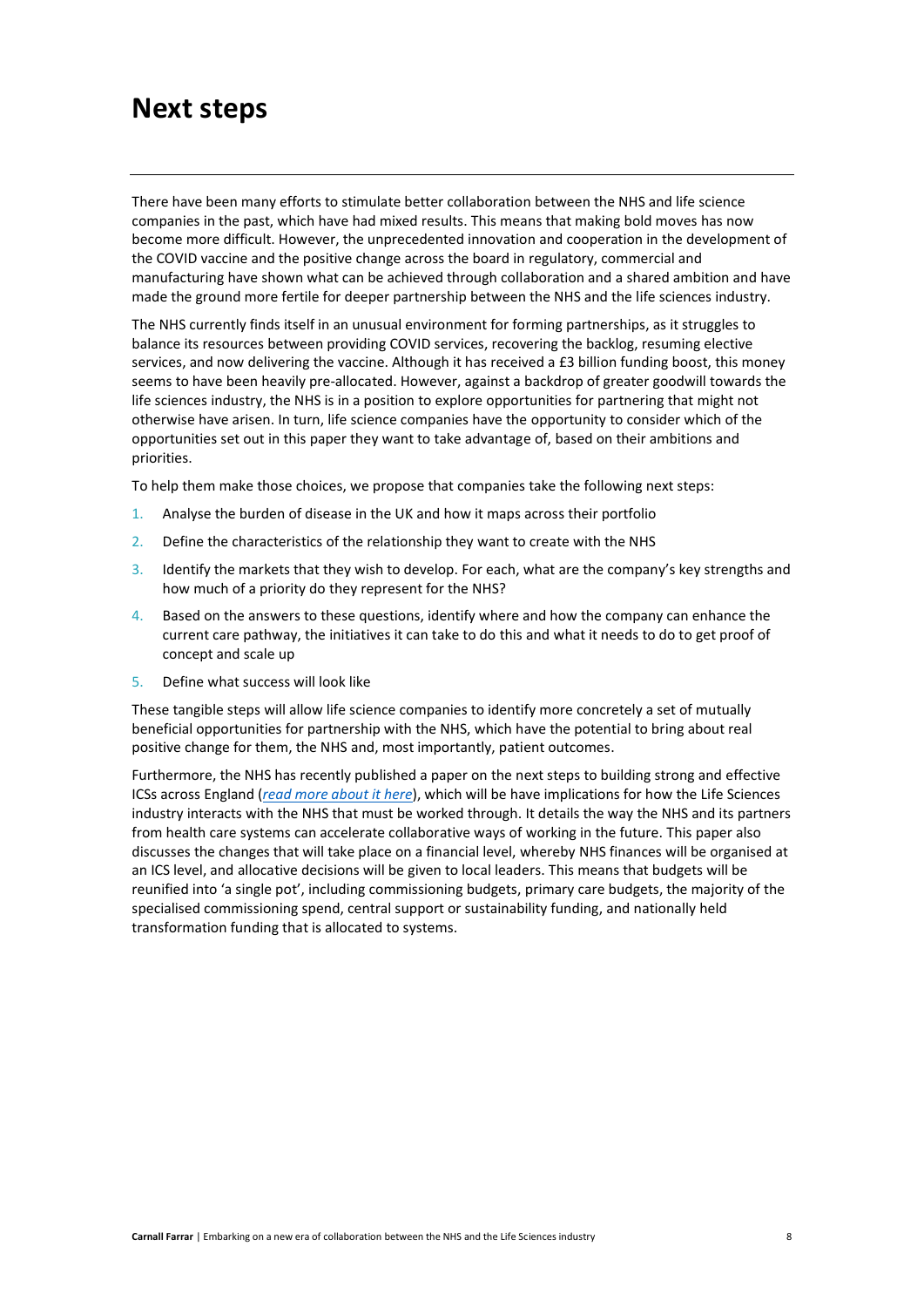# **About the authors**

**Ben Richardson** is a co-founder and Managing Partner at CF where he leads CF's work in Life sciences and Data Science & Analytics. Prior to joining CF Ben was a Partner at McKinsey & Company. He has worked across all aspects of health and care systems and for life science companies in the UK and around the world.

e: [ben.richardson@carnallfarrar.com](mailto:ben.richardson@carnallfarrar.com)

**Scott Bentley** is a Senior Manager at CF and along with Ben leads the Life Sciences practice. He has worked extensively with the health and care systems of the UK and Life Science companies. Prior to joining CF Scott worked for ZS Associates.

e: [scott.bentley@carnallfarrar.com](mailto:scott.bentley@carnallfarrar.com)

**Talia Louki** is an analyst at CF who has worked across a number of different aspects of healthcare and the Life Sciences industry.

e: [talia.louki@carnallfarrar.com](mailto:talia.louki@carnallfarrar.com)

**Nour Mohanna** is an associate at CF who has worked on health transformation, Life Sciences and thought leadership. Nour has a background in behavioural science.

e: [nour.mohanna@carnallfarrar.com](mailto:nour.mohanna@carnallfarrar.com)

We would like to acknowledge and thank Laurent Abuaf, Alice Caines, Sir Andrew Dillon, and Hannah Farrar for their contributions to this article.